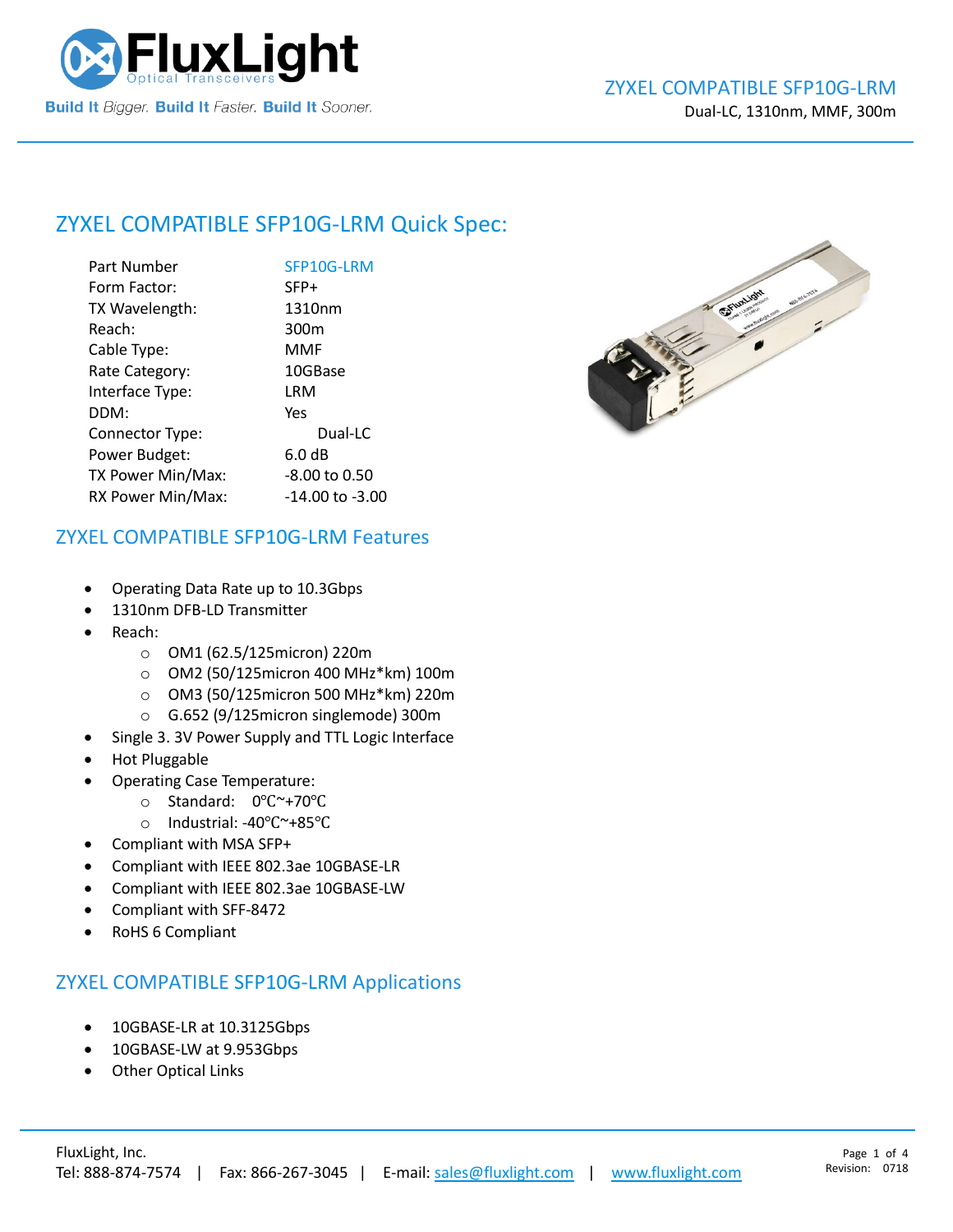

### ZYXEL COMPATIBLE [SFP10G-LRM](https://www.fluxlight.com/) Specification

#### Electrical Characteristics (Condition: Ta=TOP)

| <b>Parameter</b>                  | <b>Symbol</b> | Min. | <b>Typ</b> | Max.      | <b>Unit</b> | <b>Notes</b>                          |
|-----------------------------------|---------------|------|------------|-----------|-------------|---------------------------------------|
| CML Inputs(Differential)          | Vin           | 150  |            | 1200      | mV p-p      | AC coupled inputs                     |
| <b>Supply Current</b>             | ICC           |      |            | 300       | mA          |                                       |
| Input Impedance (Differential)    | Zin           | 85   | 100        | 115       | ohm         | $\text{Rin} > 100 \text{ kohm } @$ DC |
| Tx_Disable Input Voltage - Low    | VIL           | 0    |            | 0.8       | V           |                                       |
| Tx_Disable Input Voltage - High   | VIH           | 2.0  |            | 3.45      | V           |                                       |
| Tx_Fault Output Voltage - Low     | <b>VOL</b>    | 0    |            | 0.5       | V           |                                       |
| Tx_Fault Output Voltage - High    | <b>VOH</b>    | 2.0  |            | $Vcc+0.3$ | V           |                                       |
| <b>CML Outputs (Differential)</b> | Vout          | 350  |            | 700       | mV pp       | AC coupled outputs                    |
| Output Impedance (Differential)   | Zout          | 85   | 100        | 115       | ohms        |                                       |
| Rx_LOS Output Voltage-Low         | <b>VOL</b>    | 0    |            | 0.5       | V           |                                       |
| Rx LOS Output Voltage-High        | <b>VOH</b>    | 2.5  |            |           | V           |                                       |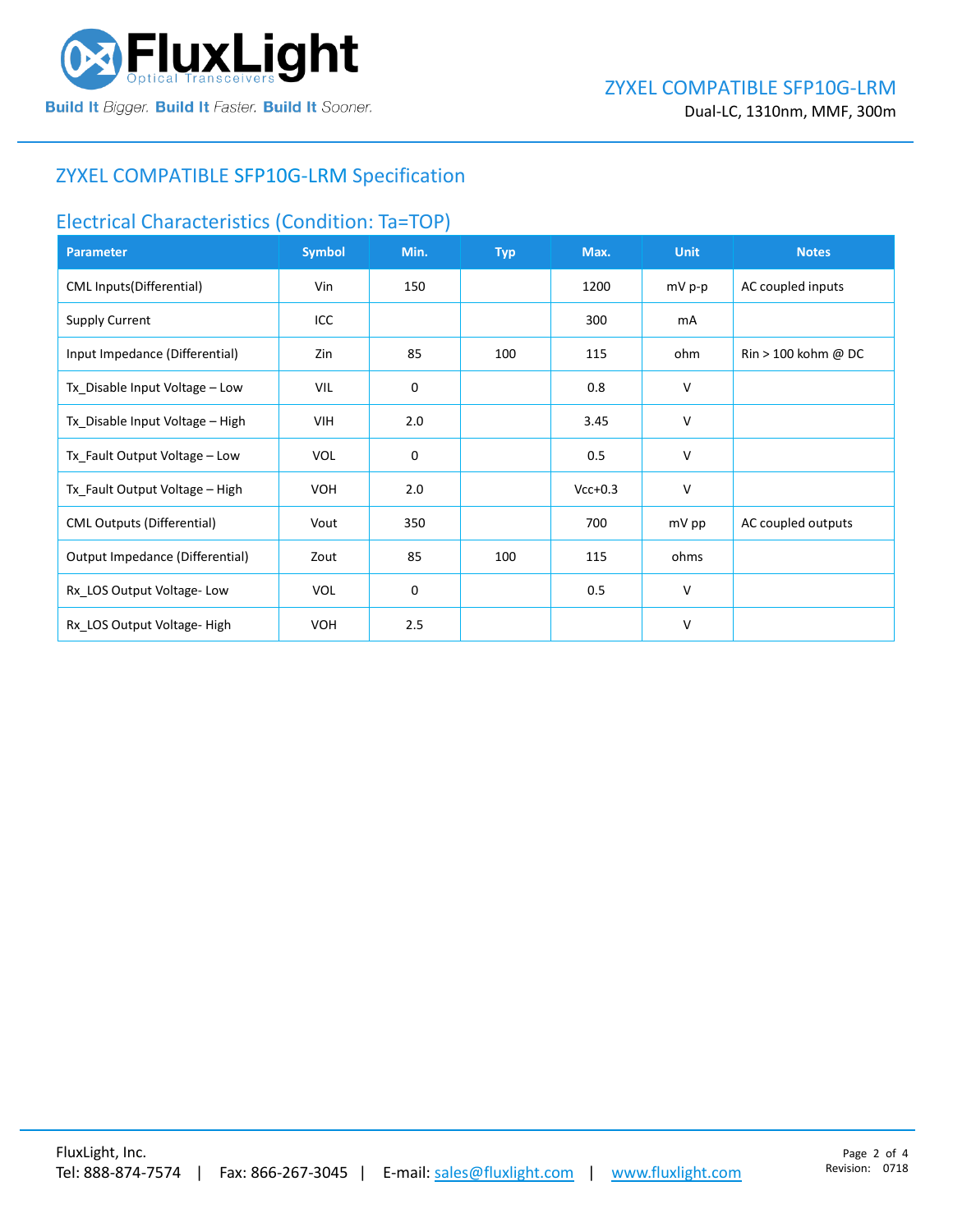

## Optical Characteristics (Condition: Ta=TOP)

| <b>Symbol</b><br><b>Min</b><br><b>Max</b><br><b>Parameter</b><br><b>Typ</b>                                               | <b>Unit</b>  |
|---------------------------------------------------------------------------------------------------------------------------|--------------|
| 10.3<br>Data Rate<br>÷,<br>$\sim$                                                                                         | Gb/s         |
| 9µm Core Diameter SMF<br>10                                                                                               | Km           |
| λс<br>Centre wavelength<br>1270<br>1310<br>1355                                                                           | nm           |
| Output Spectral Width(-20dB)<br>Δλ<br>$\mathbf{1}$<br>$\overline{\phantom{a}}$<br>÷,                                      | nm           |
| Average Output Power<br>-8<br>$+0.5$<br>$P_{\text{out}}$<br>$\overline{\phantom{a}}$                                      | dBm          |
| 3.5<br><b>Extinction Ratio</b><br>ER<br>÷,<br>$\overline{a}$                                                              | dB           |
| Average Power of OFF Transmitter<br>$-30$                                                                                 | dBm          |
| Side Mode Suppression Ratio<br>SMSR<br>30                                                                                 | dB           |
| Input Differential Impedance<br>Zin<br>90<br>100<br>110                                                                   | Ω            |
| Disable<br>$Vcc+0.3$<br>2.0<br><b>TX Disable</b>                                                                          | $\mathsf{V}$ |
| Enable<br>$\mathsf 0$<br>0.8                                                                                              |              |
| Fault<br>$2.0$<br>$Vcc+0.3$<br><b>TX Fault</b>                                                                            |              |
| $\mathsf 0$<br>0.8<br>Normal                                                                                              | $\mathsf{V}$ |
| TX Disable Assert Time<br>$t$ off<br>10                                                                                   | us           |
| <b>RX</b>                                                                                                                 |              |
| <b>Symbol</b><br>Min<br><b>Max</b><br><b>Parameter</b><br><b>Typ</b>                                                      | <b>Unit</b>  |
| Center Wavelength<br>λс<br>1260<br>1565                                                                                   | nm           |
| $-14$<br>$\bar{\phantom{a}}$<br>$\sim$<br><b>Receive Sensitivity</b><br>${\sf P}_{\sf in}$                                | dBm          |
| $-3$<br>0<br>Maximum Input Power<br>$P_{MAX}$<br>$\overline{\phantom{a}}$                                                 | dBm          |
| $-15$<br>SD <sub>HIGH</sub><br>$\overline{\phantom{a}}$<br>$\overline{\phantom{a}}$<br>Signal Detect Threshold-Assertion: | dBm          |
| SDLow<br>$-25$<br>$\blacksquare$<br>$\overline{\phantom{a}}$<br>Signal Detect Threshold-Deassertion:                      | dBm          |
| <b>Output Differential Impedance</b><br>Pin<br>90<br>100<br>110                                                           | Ω            |
| Receiver Overload<br>Pmax<br>0.5                                                                                          | dBm          |
| <b>Optical Return Loss</b><br>ORL<br>$-12$                                                                                | dB           |
| LOS<br>$Vcc+0.3$<br>$2.0\,$<br>High                                                                                       | $\mathsf{V}$ |
| $\pmb{0}$<br>$0.8\,$<br>Low                                                                                               |              |